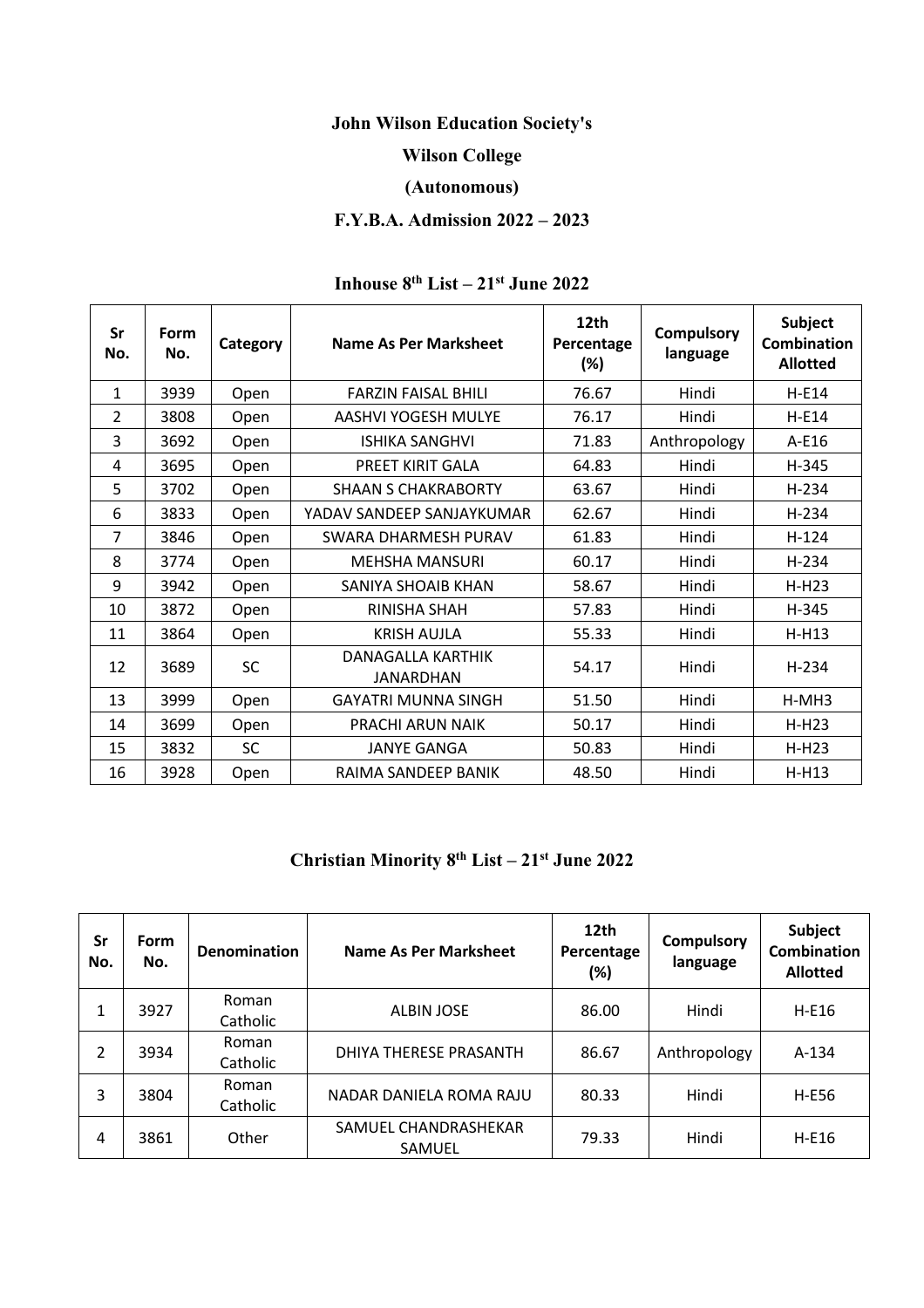| 5              | 3849 | Roman<br>Catholic | <b>LOURDES FERNANDES</b>      | 76.83 | Hindi        | $H-E16$ |
|----------------|------|-------------------|-------------------------------|-------|--------------|---------|
| 6              | 3929 | Roman<br>Catholic | <b>GONSALVES CELINE ONIL</b>  | 76.00 | Marathi      | M-236   |
| $\overline{7}$ | 3761 | Roman<br>Catholic | <b>LEANN SIMON TUSCANO</b>    | 76.17 | Hindi        | $H-124$ |
| 8              | 3765 | Roman<br>Catholic | <b>DIAS ODELIA CARL</b>       | 74.00 | Hindi        | $H-E16$ |
| 9              | 2470 | Other             | MICHELLE ANNA SAM             | 74.33 | Hindi        | $H-E16$ |
| 10             | 3700 | Roman<br>Catholic | <b>GONSALVES SANIA JOY</b>    | 73.17 | Hindi        | $H-E12$ |
| 11             | 3859 | Methodist         | STUTHI NAGRAJ JAGLE           | 70.67 | Hindi        | $H-E16$ |
| 12             | 3749 | Other             | <b>ELSA ALEENA VARGHESE</b>   | 68.00 | Hindi        | $H-245$ |
| 13             | 3771 | Other             | AMI ELSA GEORGE               | 67.67 | Hindi        | $H-245$ |
| 14             | 3719 | Roman<br>Catholic | <b>KYLE ERIC FERNANDES</b>    | 63.20 | Anthropology | A-234   |
| 15             | 3837 | Roman<br>Catholic | <b>DALE GREGORY FERNANDES</b> | 61.67 | Hindi        | H-234   |
| 16             | 3697 | Roman<br>Catholic | DMELLO JUILEE ANTHONY         | 60.33 | Hindi        | H-234   |
| 17             | 3841 | Roman<br>Catholic | SALOMI ANTHONY COUTINHO       | 59.00 | Marathi      | M-234   |
| 18             | 3945 | Roman<br>Catholic | <b>DSOUZA SHAENE KEVIN</b>    | 59.17 | Hindi        | H-345   |
| 19             | 3940 | Roman<br>Catholic | <b>TUSCANO SIMI ELIAS</b>     | 57.50 | Hindi        | $H-234$ |
| 20             | 3733 | Roman<br>Catholic | <b>CELREENA MARCEL DSOUZA</b> | 54.83 | Hindi        | $H-234$ |
| 21             | 3751 | <b>Baptist</b>    | RAJU                          | 52.00 | Hindi        | $H-H23$ |
| 22             | 3783 | Roman<br>Catholic | <b>JANICE SUNIL TUSCANO</b>   | 50.83 | Hindi        | H-345   |
| 23             | 3930 | Roman<br>Catholic | SALDANHA SYLVAN WILFRED       | 47.50 | Hindi        | H-234   |

## **Note: -**

- The subject combination allotted to the student is also mentioned along with the name of the students. Students must check the same before making the fees payment.
- The subject combination allotted by the admission committee won't be changed.
- The Christian Minority and Inhouse students whose names have appeared in the above list will receive the link to pay fees from the vendor through sms and after payment have to submit hard copies of documents (same as those uploaded in the online admission form) in the college hall between 10:30 to 1:00 pm.